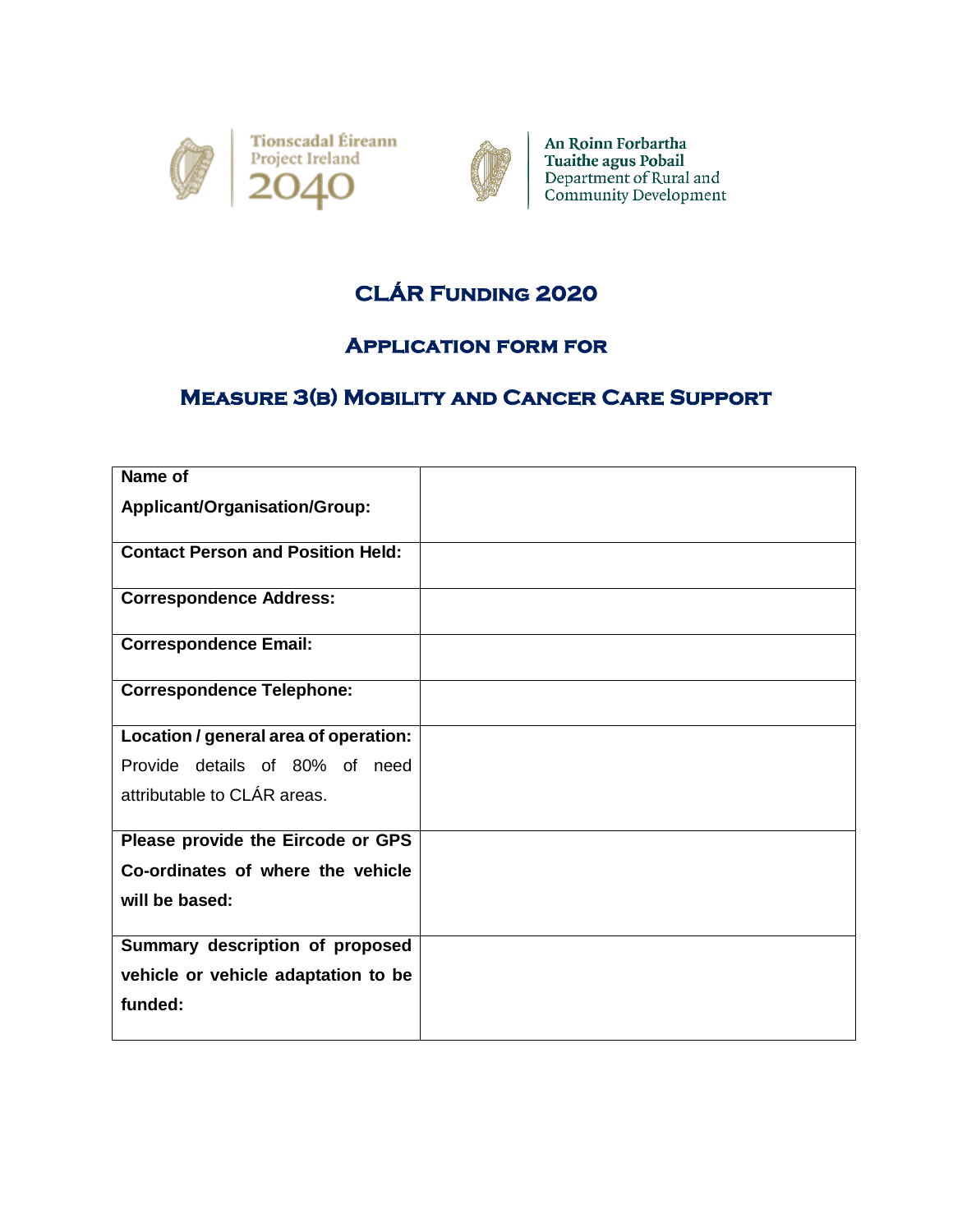| <b>Total cost of vehicle/fitout:</b>                              | € |
|-------------------------------------------------------------------|---|
| Amount of Match Funding being provided by applicant under this    | € |
| application: (Minimum 10% of total project cost)                  |   |
| Match funding evidence attached (Y/N):                            |   |
| (E.G. Bank statement showing balance available or similar)        |   |
| Amount being sought under this CLAR application:                  | € |
| <b>Amount of Cash Contribution:</b>                               | € |
| Philanthropic contribution (up to 10% of total cost):             | € |
| Has an application for funding for this project been submitted to |   |
| any other scheme or programme in the past year (Y/N):             |   |
| If yes, please provide details.                                   |   |
| Letter(s) of support attached (Y/N):                              |   |
| Detail regarding status and establishment of organisation/group   |   |
| attached (Y/N):                                                   |   |
| Does your organisation operate on an entirely voluntary basis     |   |
| $(Y/N)$ :                                                         |   |
| Please provide details.                                           |   |
| Are your transport services provided free of charge (Y/N):        |   |
| Please provide details.                                           |   |
| Do you have volunteer drivers with the necessary licence to drive |   |
| the vehicle being applied for (Y/N):                              |   |
| Please provide details.                                           |   |
| Will your organisation be in a position to provide the necessary  |   |
| insurance, tax and ongoing maintenance of the vehicle (Y/N):      |   |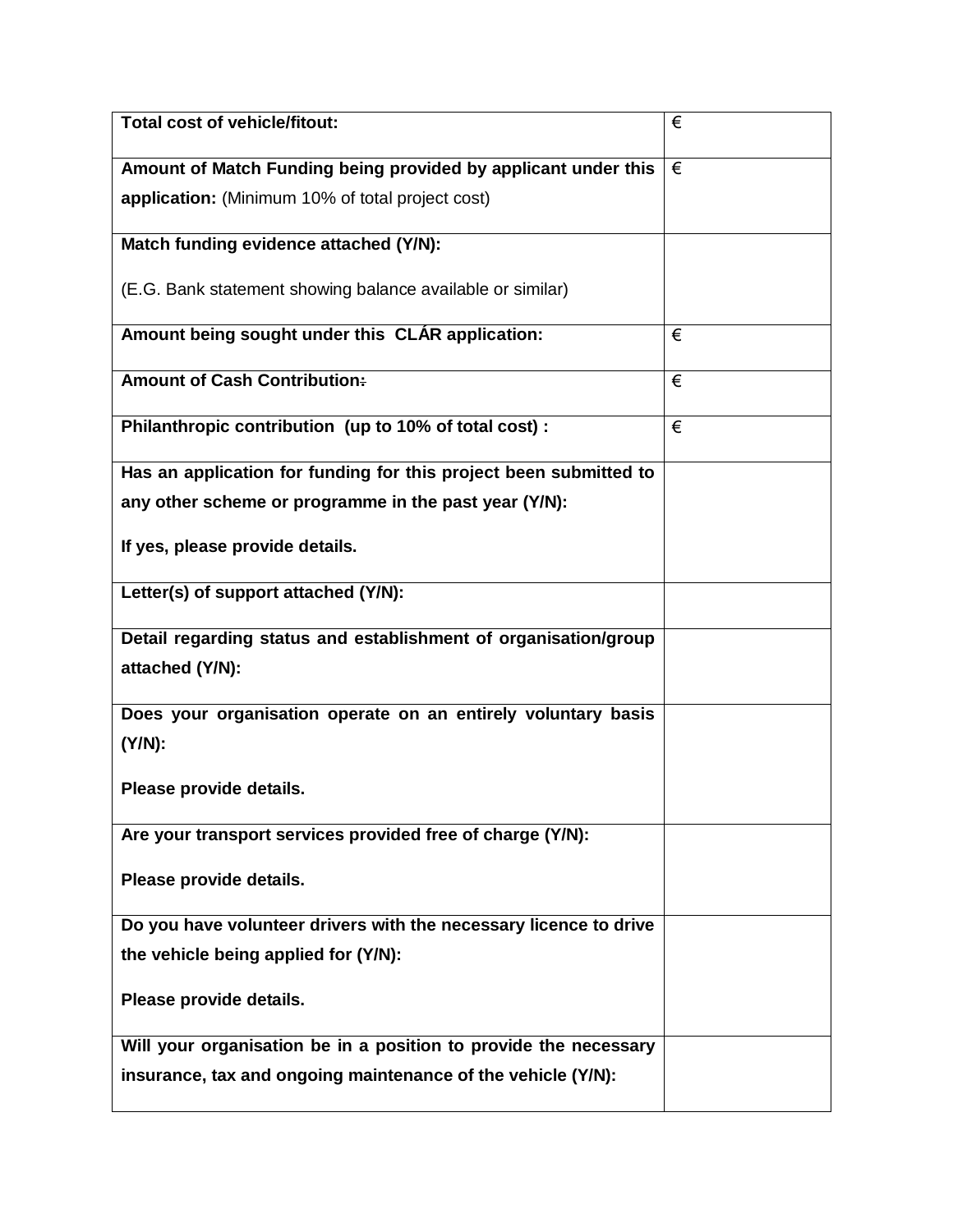**Please provide details.**

**Provide a short description of your organisation and it's current activities which support the requirements in the Scheme Outline:**

**Provide a detailed outline (including indicative costings) of the vehicle(s) and/or adaptation(s) proposed under this application:**